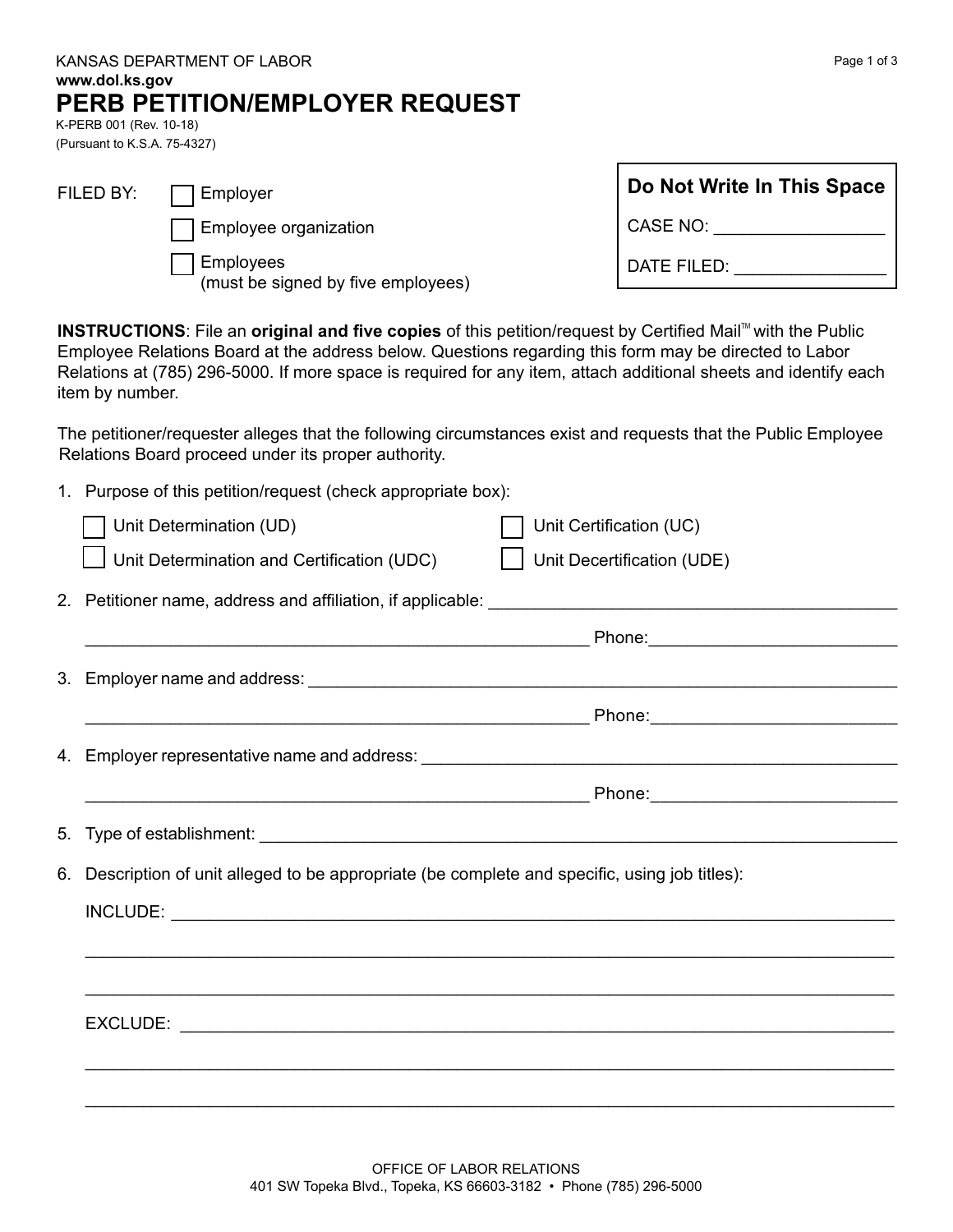Case No. \_\_\_\_\_\_\_\_\_\_\_\_\_\_\_\_\_\_\_\_\_\_\_

6a. Number of employees in unit: \_\_\_\_\_\_\_\_\_\_\_\_\_\_\_\_\_\_\_\_

- 6b. If filing for *Unit Certification* or *Decertification* by employee petition, is this petition supported by 30 percent or more of the employees in the unit?  $\vert$   $\vert$  YES  $\vert$   $\vert$  NO If YES, attach signature petitions or authorization cards.
- 7. Is there agreement by all parties on the appropriate unit?  $\vert \vert$  YES  $\vert \vert$  NO
- 8. Provide statement to the effect that the governing body of the public employee is under the provisions of the Public Employer-Employee Relations Act either by virtue of the public employer being with the state or one of its agencies or, if not with the state or a state agency, that said public employer has elected to come under the provisions of said Act and include evidence to that effect.
- 9. Is there a work stoppage or picketing in progress at the establishment involved?  $\vert$  YES  $\vert$  NO If YES, state the date of work stoppage and number of employees involved:

| 10. Has an appropriate unit been determined by the Public Employee Relations Board? TYES TINO |  |
|-----------------------------------------------------------------------------------------------|--|
| If YES, attach details of the unit.                                                           |  |

\_\_\_\_\_\_\_\_\_\_\_\_\_\_\_\_\_\_\_\_\_\_\_\_\_\_\_\_\_\_\_\_\_\_\_\_\_\_\_\_\_\_\_\_\_\_\_\_\_\_\_\_\_\_\_\_\_\_\_\_\_\_\_\_\_\_\_\_\_\_\_\_\_\_\_\_\_\_\_\_\_\_\_\_\_

- 11. If the petitioner is a representative on behalf of the employee organization, is that representative duly licensed under the laws of the state of Kansas?  $\Box$  YES  $\Box$  NO
- 12. Name(s) of other persons or employee organizations, known to the petitioner, who claim to represent any employees; or other employee organizations known to have an interest in representing employees in the alleged appropriate unit. (If none, state.)

| <b>NAME</b> | <b>ADDRESS</b> | <b>AFFILIATION</b> |
|-------------|----------------|--------------------|
|             |                |                    |
|             |                |                    |
|             |                |                    |
|             |                |                    |

13. Include a clear and concise statement of any other relevant facts: